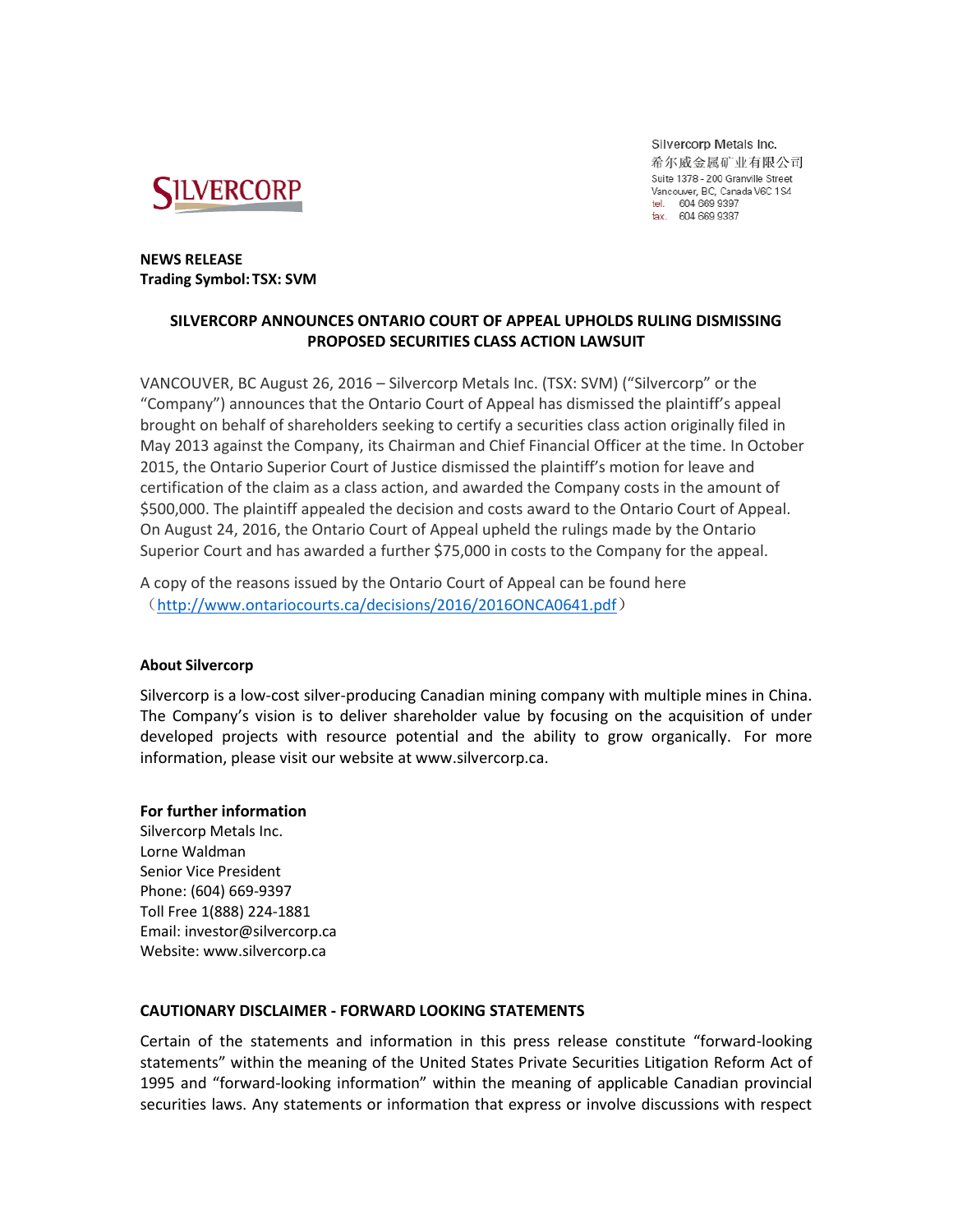to predictions, expectations, beliefs, plans, projections, objectives, assumptions or future events or performance (often, but not always, using words or phrases such as "expects", "is expected", "anticipates", "believes", "plans", "projects", "estimates", "assumes", "intends", "strategies", "targets", "goals", "forecasts", "objectives", "budgets", "schedules", "potential" or variations thereof or stating that certain actions, events or results "may", "could", "would", "might" or "will" be taken, occur or be achieved, or the negative of any of these terms and similar expressions) are not statements of historical fact and may be forward-looking statements or information. Forward-looking statements or information relate to, among other things: the price of silver and other metals; the accuracy of mineral resource and mineral reserve estimates at the Company's material properties; the sufficiency of the Company's capital to finance the Company's operations; estimates of the Company's revenues and capital expenditures; estimated production from the Company's mines in the Ying Mining District; timing of receipt of permits and regulatory approvals; availability of funds from production to finance the Company's operations; and access to and availability of funding for future construction, use of proceeds from any financing and development of the Company's properties.

Forward-looking statements or information are subject to a variety of known and unknown risks, uncertainties and other factors that could cause actual events or results to differ from those reflected in the forward-looking statements or information, including, without limitation, risks relating to: fluctuating commodity prices; calculation of resources, reserves and mineralization and precious and base metal recovery; interpretations and assumptions of mineral resource and mineral reserve estimates; exploration and development programs; feasibility and engineering reports; permits and licenses; title to properties; property interests; joint venture partners; acquisition of commercially mineable mineral rights; financing; recent market events and conditions; economic factors affecting the Company; timing, estimated amount, capital and operating expenditures and economic returns of future production; integration of future acquisitions into the Company's existing operations; competition; operations and political conditions; regulatory environment in China and Canada; environmental risks; foreign exchange rate fluctuations; insurance; risks and hazards of mining operations; key personnel; conflicts of interest; dependence on management; internal control over financial reporting as per the requirements of the Sarbanes-Oxley Act; and bringing actions and enforcing judgments under U.S. securities laws.

This list is not exhaustive of the factors that may affect any of the Company's forward-looking statements or information. Forward-looking statements or information are statements about the future and are inherently uncertain, and actual achievements of the Company or other future events or conditions may differ materially from those reflected in the forward-looking statements or information due to a variety of risks, uncertainties and other factors, including, without limitation, those referred to in the Company's Annual Information Form for the year ended March 31, 2015 under the heading "Risk Factors". Although the Company has attempted to identify important factors that could cause actual results to differ materially, there may be other factors that cause results not to be as anticipated, estimated, described or intended. Accordingly, readers should not place undue reliance on forward-looking statements or information.

The Company's forward-looking statements and information are based on the assumptions, beliefs, expectations and opinions of management as of the date of this press release, and other than as required by applicable securities laws, the Company does not assume any obligation to update forward-looking statements and information if circumstances or management's